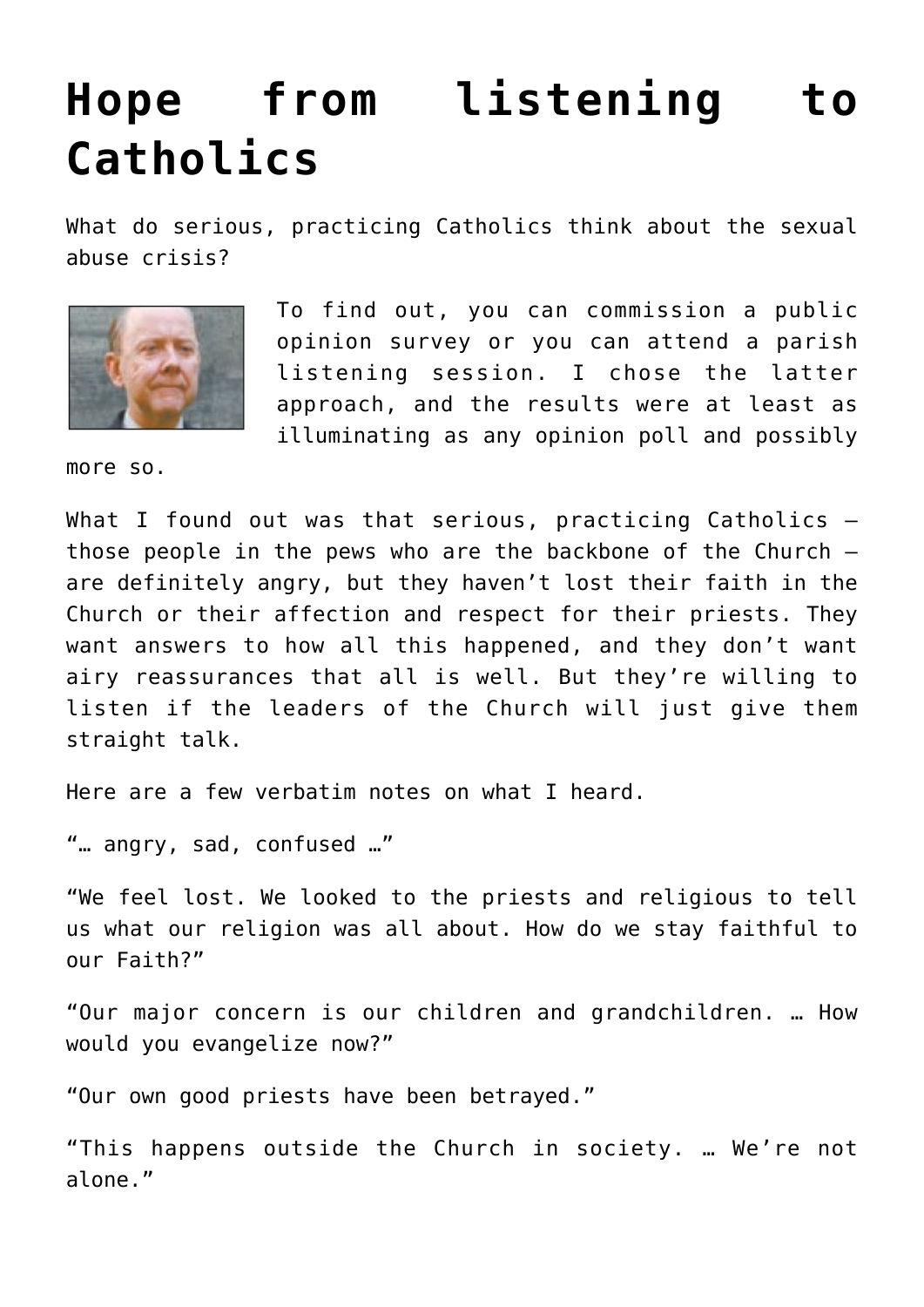"The devil is in our world at work."

"… a need for much greater transparency."

"… a feeling of joy that this is all out in the open. … There must be dramatic changes in the Church."

"It's time for the laity to wake up and speak out."

"… more lay involvement in the decision making process all the way up to the Vatican."

"We must learn to forgive."

There were no big surprises here nor were any magic solutions offered. People suggested what you'd expect them to suggest: more accountability, a bigger role for the laity in general and women in particular, maybe married priests.

Most striking perhaps in what I heard was the absence of bitterness. People are indeed deeply distressed about what has happened, but they aren't in a rush to blame anybody for it  $$ not yet at least.

Commendable as it is, however, this patience is not inexhaustible, and I would not advise anyone occupying a leadership position in the Church to count on things staying that way without early and effective action to address the roots of the present crisis.

I was also struck by the fact that so many people appear to suffer from dismaying gaps in what they know about the abuse crisis. During the listening session I attended, the sentiment was frequently expressed that the bishops ought to be "doing more."

Very likely the bishops should be doing more, and perhaps they soon will be (their November general meeting will be crucial).

But the people making this point often seemed unaware that the